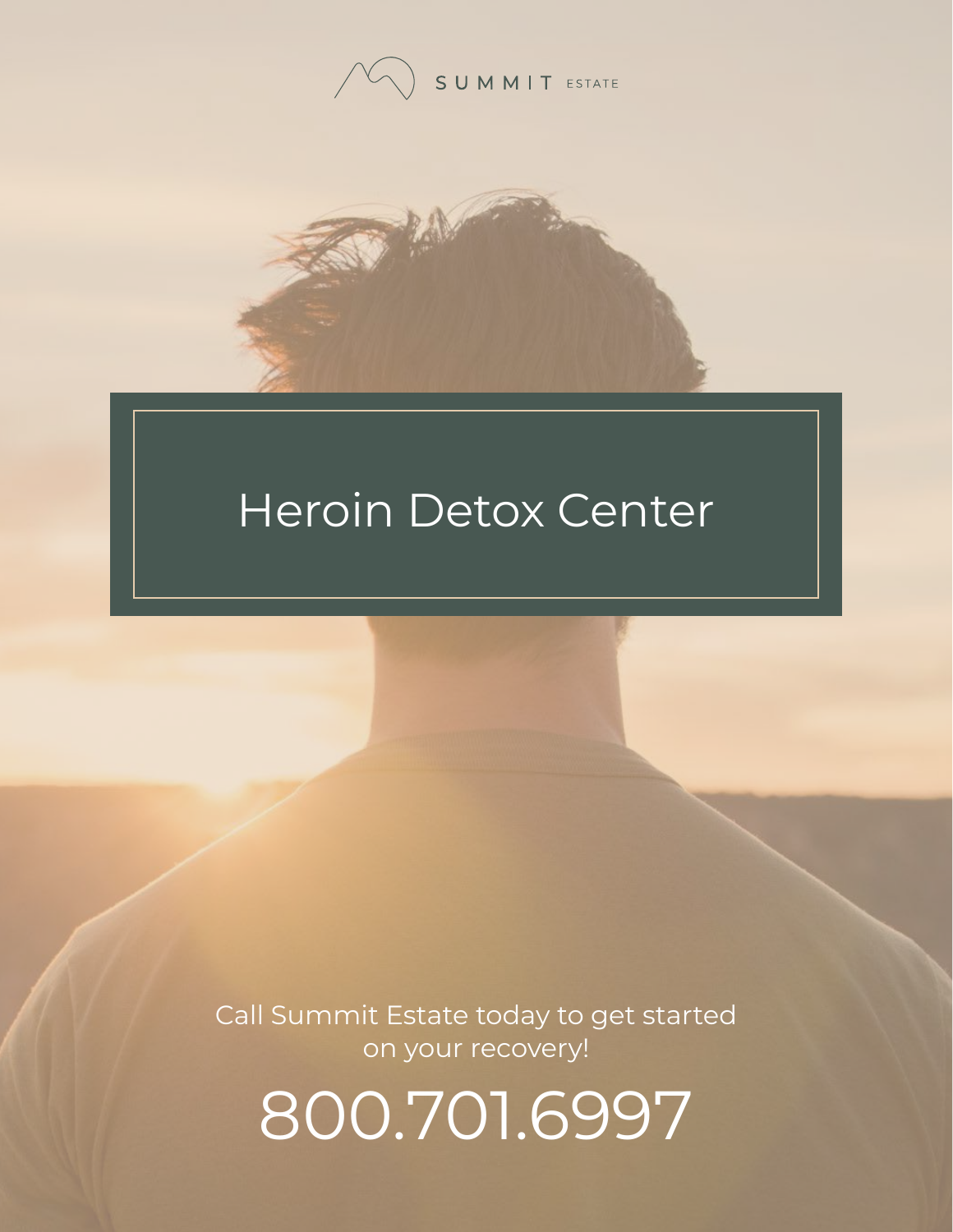SUMMIT ESTATE

### **Contents**

| Treatment Programs Available at Summit Estate Recovery Center5    |  |
|-------------------------------------------------------------------|--|
|                                                                   |  |
| Does Our Heroin Detox Program Offer Dual Diagnosis Treatment?6    |  |
| Get Quality Addiction Treatment at Summit Estate Recovery Center7 |  |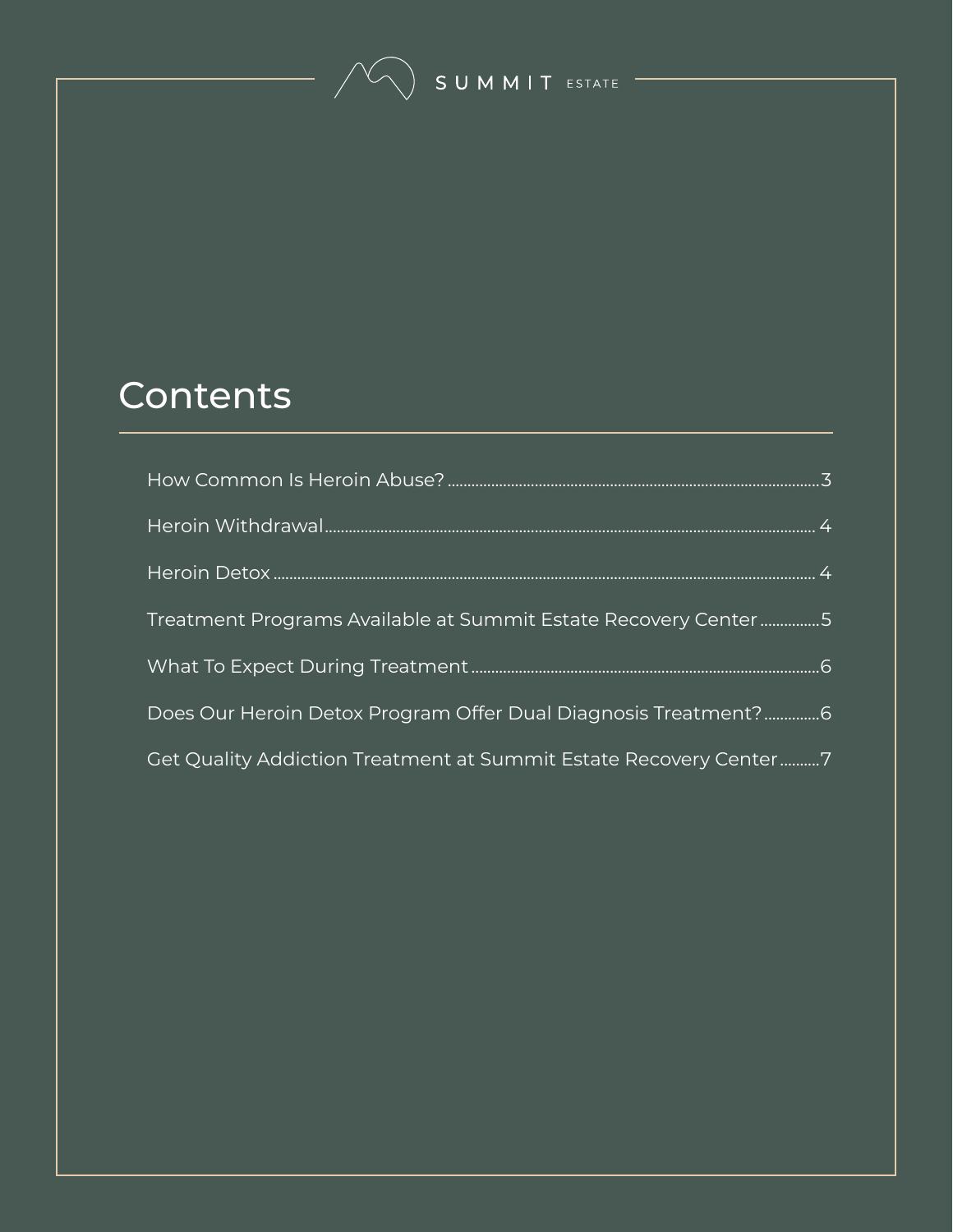<span id="page-2-1"></span>

<span id="page-2-0"></span>Opioid use is among the most common substance use disorders in the United States today. Many people start using opioids after a major injury or surgery, using prescription pain medications that their doctor recommended. Over time, however, their use turns into abuse, and their doctor may not prescribe the drug anymore. Alternatively, the person's body may have become tolerant of the prescription opioid, and they need a more potent dose to get the same effect. In such cases, they may turn to heroin to achieve the desired high. If this is the case for you, we recommend enrolling in a **heroin detox** center to begin the journey to healing and recovery.

At Summit Estate Recovery Center, we recognize the challenges of [addiction to](https://www.summitestate.com/rehab-blog/why-is-heroin-addiction-so-hard-to-treat/)  [heroin and other opioids](https://www.summitestate.com/rehab-blog/why-is-heroin-addiction-so-hard-to-treat/). However, we also know that there is help and hope available. When you contact our team about our heroin detox program, we will help you understand the root cause of your addiction. Once you recognize the cause of your addiction, we can then work with you to create a treatment plan tailored to your

unique challenges. Don't let heroin rule your life anymore. Contact Summit Estate Recovery Center today at [800.701.6997](tel:8007016997) to learn about the treatment options available.

## How Common Is Heroin Abuse?Center in Silicon Valley

According to a National Survey on Drug Use and Health in 2016, 1.8% of the people in the United States have used heroin once in their lifetime. These numbers continue to increase over the years. This statistic explains the need for seeking treatment for heroin addiction at our [heroin detox in CA.](https://www.summitestate.com/rehab-blog/growing-addiction-heroin-silicon-valley/)

People who use heroin get an intense feeling which lasts only for a short time. Heroin is a derivative of morphine and opium. Users get a sense of euphoria and feelings of warmth, sedation, and drowsiness. As the users get used to the drug, they will require more doses to maintain the high. This reaction can lead the person using heroin to develop a dependence on the drug. Addiction and abuse of heroin cause severe consequences to your health. Continued use can also lead to accidental deaths and overdose. To avoid this challenging and potentially tragic consequence, you may need a heroin detox center.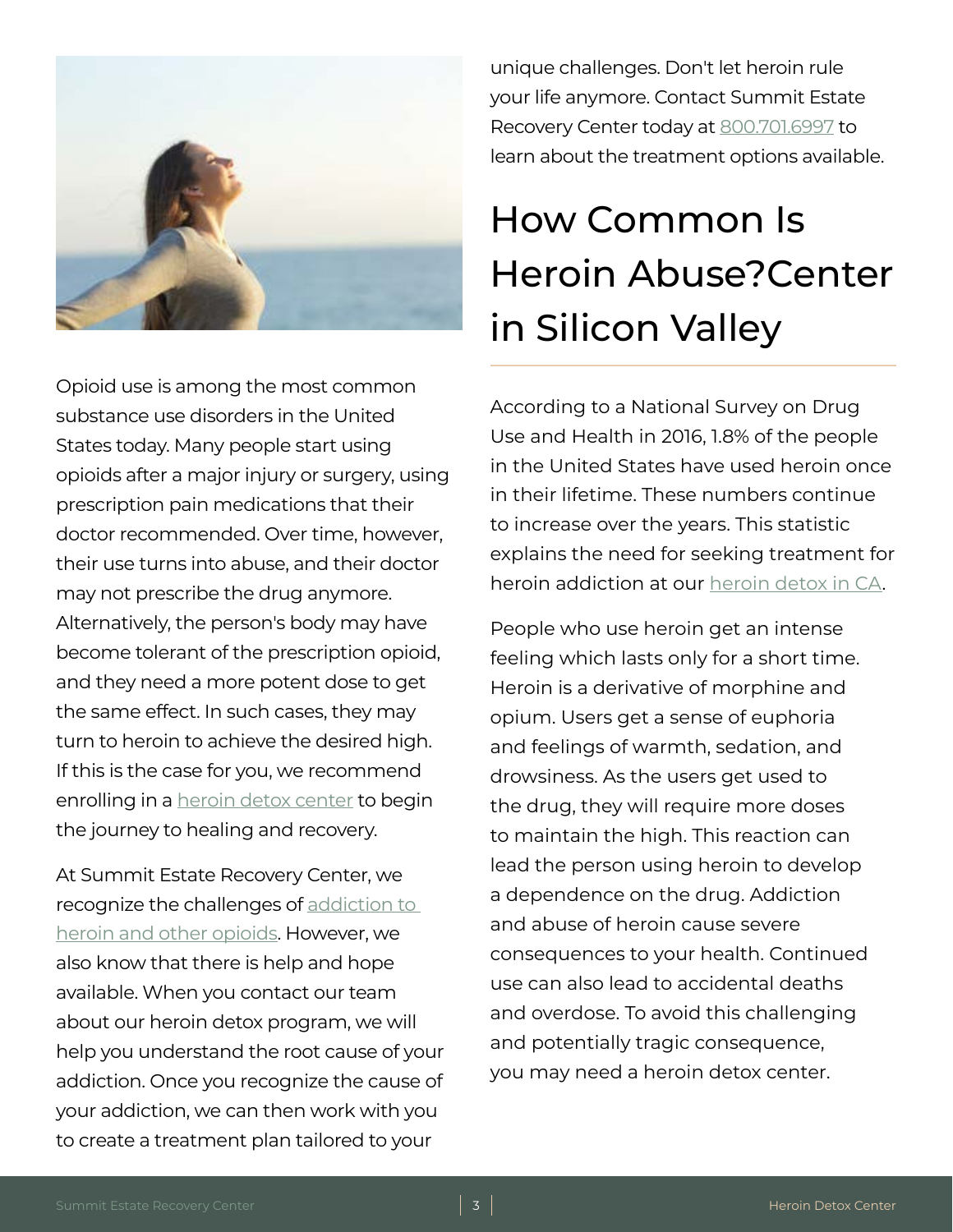### <span id="page-3-1"></span><span id="page-3-0"></span>Heroin Withdrawal

Using heroin affects the brain reward system of the user. This use increases individual tolerance to the effects of the drug over time. When an individual quits using heroin, they experience withdrawal symptoms. People struggling with heroin addiction tend to continue using the substance to evade the painful effects of withdrawal. The withdrawal symptoms set in about 6 to 12 hours after using your last dose of heroin. Withdrawal comes faster when someone is abusing heroin compared to using prescription painkillers. It feels like terrible flu that lasts for about a week.

#### **Some of the common symptoms of heroin withdrawal that you can experience during withdrawal may include:**

- Nausea and vomiting
- Dilated pupils
- Abdominal cramping
- Muscle aches
- Sweating
- Insomnia

Heroin users may also experience postacute withdrawal symptoms (PAWS) depending on the length and level of use. These symptoms include panic attacks, restlessness, irritability, and memory loss and may last between 18 and 24 months. As the user avoids using heroin and time goes by, the symptoms diminish.

*Summit Estate Recovery Center was certainly not my idea of where my holidays would be spent. Unfortunately, when addiction takes control of your life, it does not care what time of the year it is. For the first time of my life, I had become so desperate I realized that I needed help with my problem. I had no idea, no referrals, no basis in fact that Summit Estate was the right place. I was not even in the right frame of mind when I choose to enter. Nevertheless, it turned out to be the perfect start on my road to recovery...*

*- PL*

### Heroin Detox

An accredited heroin detox program provides addicts with a space environment to manage their withdrawal symptoms. The effects of heroin withdrawal are likely to cause harm to the user, especially without any medical supervision. Withdrawal may cause excessive dehydration. Supervised medical detox at a heroin detox center is vital in overcoming the addiction.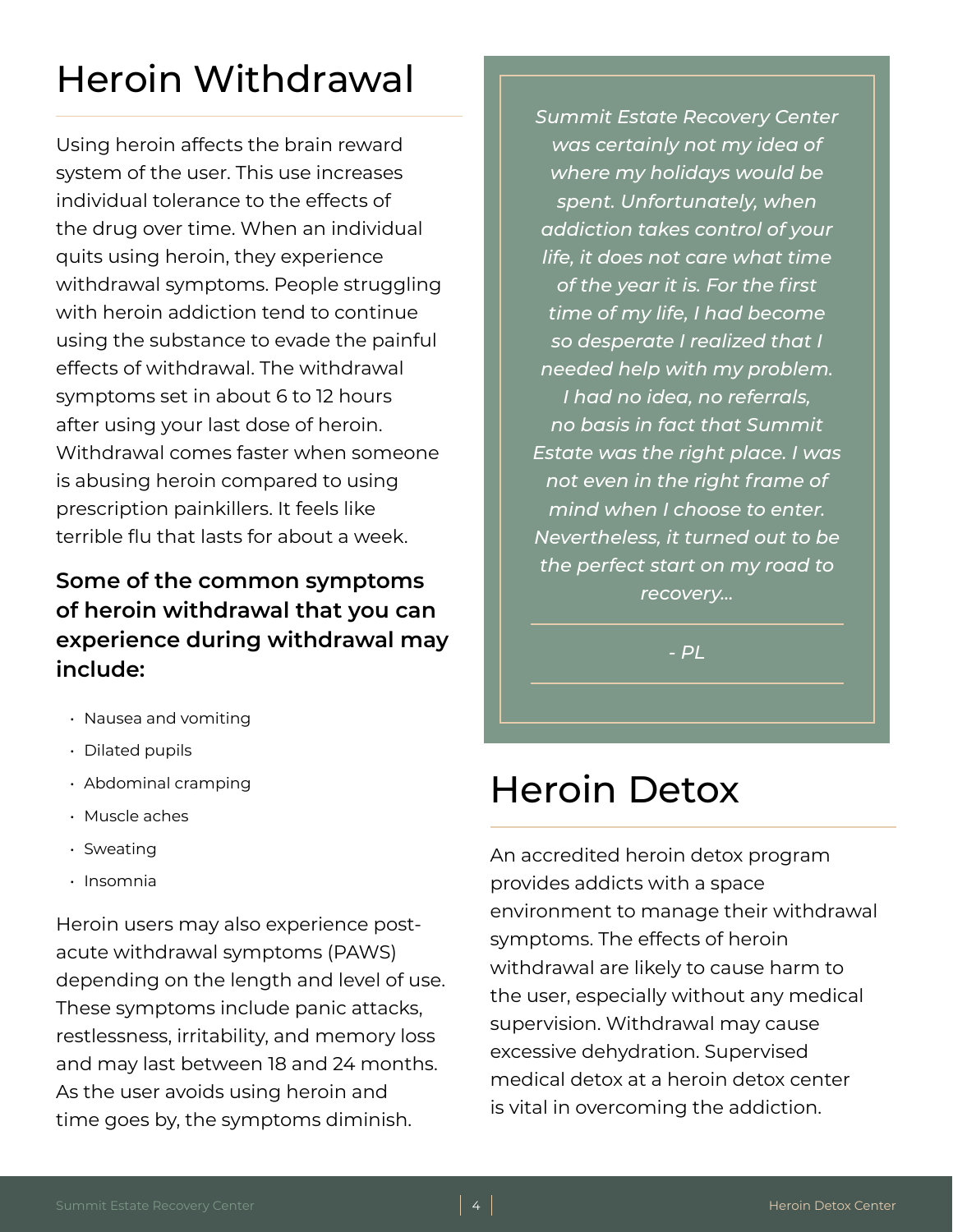<span id="page-4-1"></span><span id="page-4-0"></span>Another significant reason that you may want to seek a professional detox program is the fact that many heroin users experience intense mental health symptoms during withdrawal. However, health care providers in inpatient treatment programs will monitor this process and help you manage psychological withdrawal symptoms like depression and anxiety. Relapse and selfharm are also likely effects of withdrawal. Heroin detox helps to reduce the risk of these complications occurring. Some of the medications used in a heroin detox program involve methadone, naltrexone, and buprenorphine.



### Treatment Programs Available at Summit Estate Recovery Center

The treatment facility provides a comfortable experience for the clients undergoing treatment for drug addiction. Our heroin detox center in CA has qualified medical professionals that ensure quick and successful recovery for the residents.

Treatment programs available at a heroin detox center include:

#### **Detox:**

The center helps the residents detox from [drugs and alcohol](https://www.summitestate.com/northern-california-drug-and-alcohol-detox-programs/drug-detox-center-ca/) using the best possible surroundings and treatments. The facility provides nutritious and delicious food, high-end amenities, and a team of expert practitioners.

### **Day treatment:**

This [partial hospitalization program](https://www.summitestate.com/northern-california-drug-and-alcohol-rehab-programs/partial-hospitalization-program-ca/) is ideal for individuals that are from intensive outpatient, outpatient, or residential programs. It is an excellent way to enter the recovery phase.

### **[Continued Care Program](https://www.summitestate.com/northern-california-drug-and-alcohol-rehab-programs/rehab-continued-care-ca/):**

This ensures the individuals continue to work towards recovery even after completing an inpatient treatment program.

### **[Residential Addiction](https://www.summitestate.com/northern-california-drug-and-alcohol-rehab-programs/residential-treatment-program-ca/)  [Treatment Program](https://www.summitestate.com/northern-california-drug-and-alcohol-rehab-programs/residential-treatment-program-ca/):**

This provides inpatient treatment for substance use for people struggling with drug addiction and co-occurring disorders. The facility offers personalized treatment for the residents.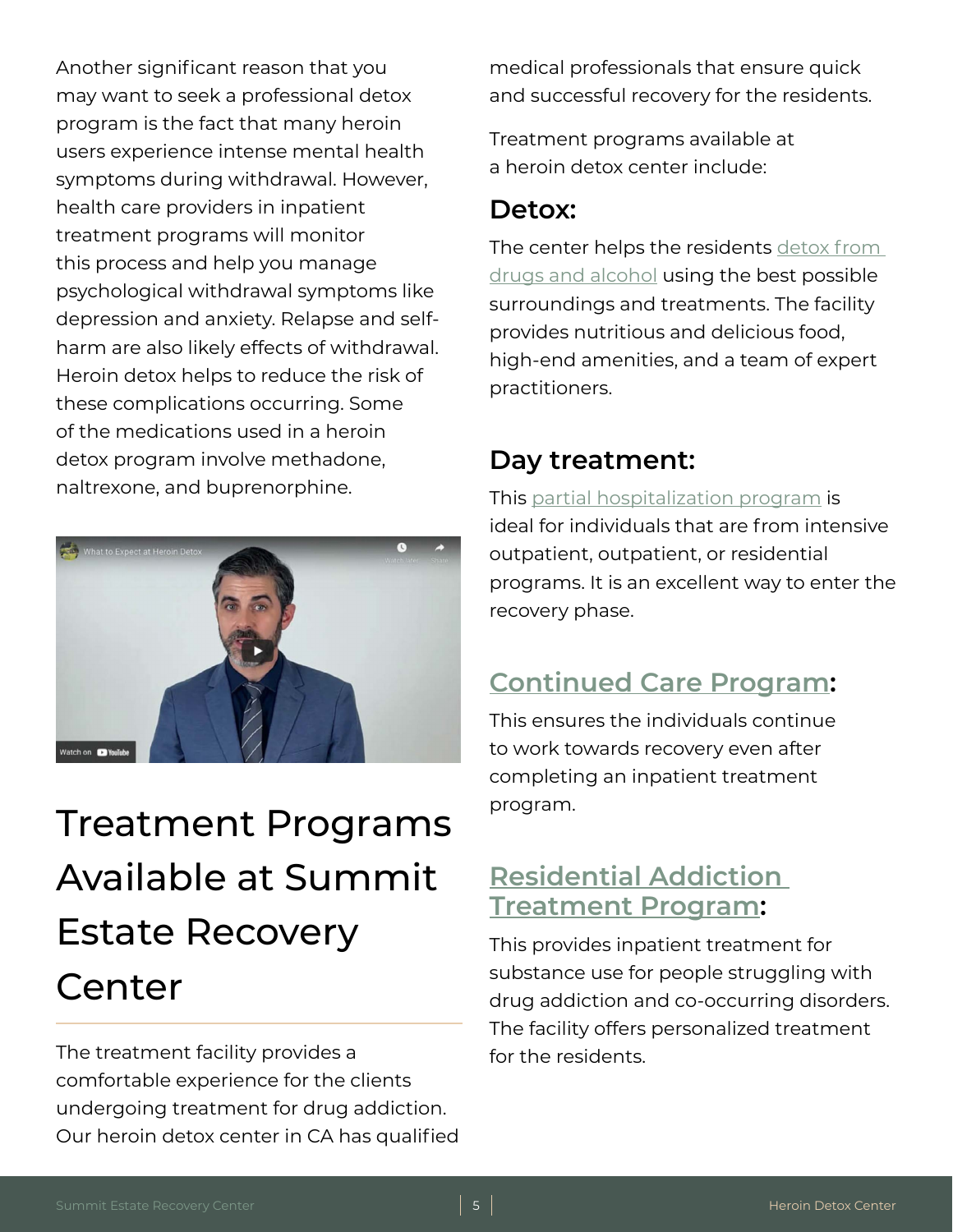<span id="page-5-0"></span>Each of these treatment options is highly effective, but it is critical to choose the right treatment option for you. To determine what level of care you require, please reach out to Summit Estate Recovery Center today. "I came to Summit Estate and was truly amazed at the kindness, caring, and knowledge of the staff. I left Summit Estate after having worked out many issues.

# What To Expect During Treatment

Our clients get the best possible care throughout the recovery process at Summit Estate Recovery Center. For instance, during your stay at our heroin detox program, you may receive medication-assisted treatment (MAT). This treatment option provides relief from some of the more painful withdrawal symptoms, allowing you to detox in relative ease and comfort.

In addition to our medication-assisted treatment options, we also provide a wide array of evidence-based and holistic treatment options.

#### **For instance, our treatment options may include:**

- Cognitive-behavioral therapy
- Dialectical behavior therapy
- Art therapy
- Relapse prevention therapy
- Family therapy

We strive to tailor these treatment options

to the clients' needs so that the treatment they get addresses the challenges that they'll face outside of our program. Therefore, one person's treatment may not be identical to another's. However, in most cases, individualized treatment is far more effective than cookie-cutter treatment programs.

# Does Our Heroin Detox Program Offer Dual Diagnosis Treatment?

In many cases, heroin addiction co-occurs with one or more underlying mental health concerns, such as depression and anxiety. Individuals may have started using heroin to find relief from these symptoms, or they may have started using the drug and begun suffering from a mental health condition. Some individuals only seek treatment for their underlying mental health concerns. Unfortunately, their continued drug use may cause new or worsening symptoms that negatively affect their ability to function in life. However, if they only seek treatment for their substance use disorder, they may not know how to manage their mental health symptoms alone. As a result, they may return to use.